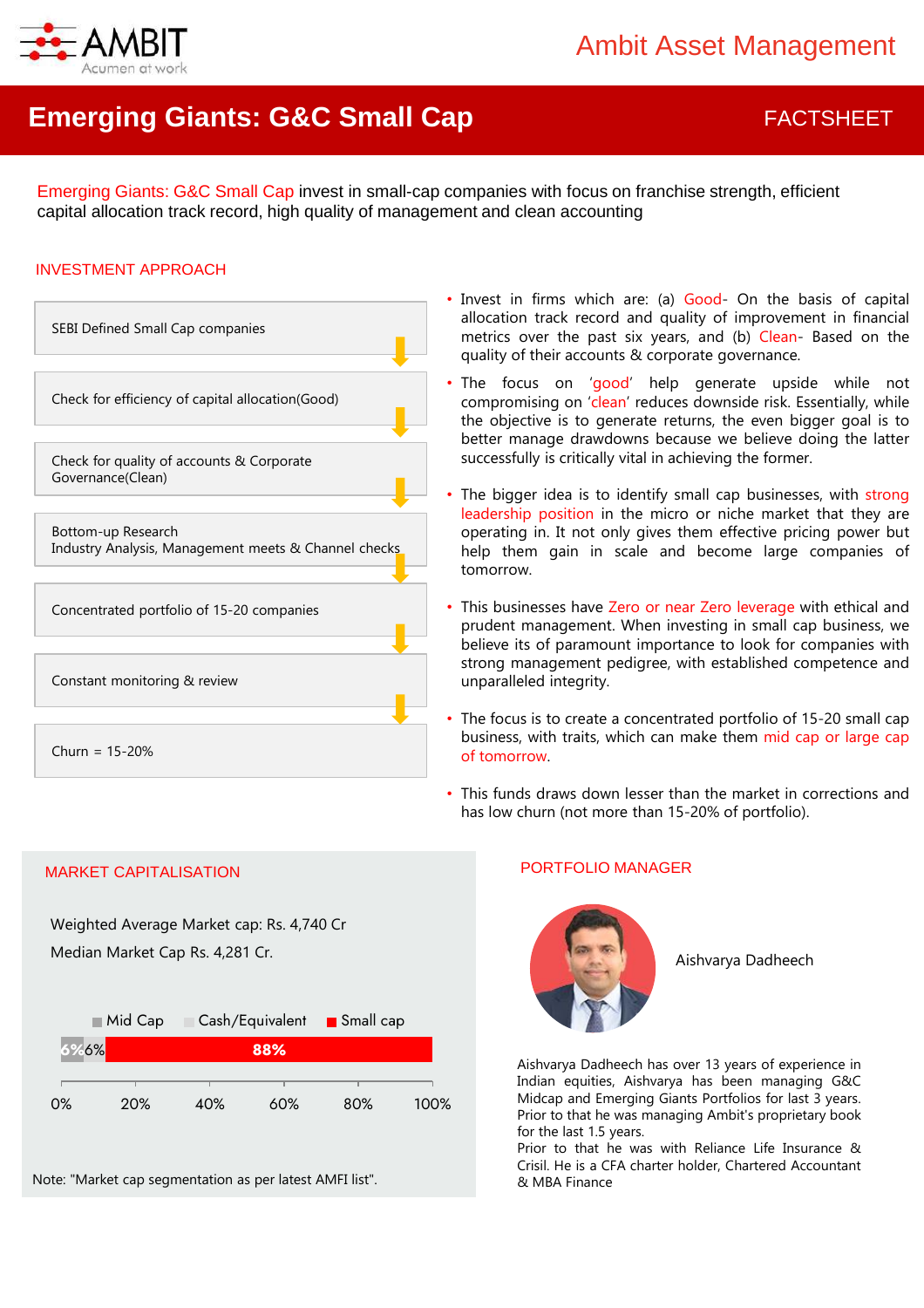# Ambit Asset Management

## SECTOR WISE HOLDINGS

## MONTHLY NAV SINCE INCEPTION



**Top 5 Holdings:** Garware Technical Fibres Ltd, Safari Industries (India) Ltd, La Opala, Mas Financial Services Ltd, Cera Sanitaryware Ltd

## PORTFOLIO STATISTICS

|                                           | PE.         | <b>RoE</b>  | <b>Risk Ratios</b> |             |              |       |                                |
|-------------------------------------------|-------------|-------------|--------------------|-------------|--------------|-------|--------------------------------|
| <b>Particulars</b>                        | <b>FY22</b> | <b>FY22</b> | Std. Dev.          | <b>Beta</b> | Sharpe Ratio | Alpha | Max Monthly<br><b>Drawdown</b> |
| <b>Emerging Giants: G&amp;C Small Cap</b> | 37.2x       | 17.1%       | 24.8%              | 0.8         | 0.3          | 5.1%  | $-27.4%$                       |
| <b>BSE Smallcap</b>                       | 28.9x       | 4.5%        | 26.8%              |             | 0.1          |       | -50.0%                         |

## PERFORMANCE (%)

| Returns as on 31 <sup>st</sup> May'22 | 1M      | 3M       | 6M      | 1Y      | <b>2Y</b> | 3Y    | 4Y    | <b>Since</b><br>Inception* |
|---------------------------------------|---------|----------|---------|---------|-----------|-------|-------|----------------------------|
| Emerging Giants: G&C Small Cap        | $-6.1%$ | $-4.2%$  | $-9.0%$ | $-1.4%$ | 38.0%     | 23.6% | 15.6% | <b>14.0%</b>               |
| <b>BSE Smallcap Index</b>             | $-7.8%$ | $-1.1\%$ | $-5.6%$ | 11.8%   | 55.6%     | 21.1% | 11.2% | 8.8%                       |
| Peer Average (Smallcap MFs)           | $-7.2%$ | $-2.5%$  | $-7.2%$ | 11.4%   | 53.3%     | 18.1% | 10.5% | 8.6%                       |

## CALENDAR YEAR RETURNS (%)



\*Inception Date = 1-Dec-17; Returns as of 31st May 2022; Returns above 1 year are annualized and all returns are net of fees and expenses